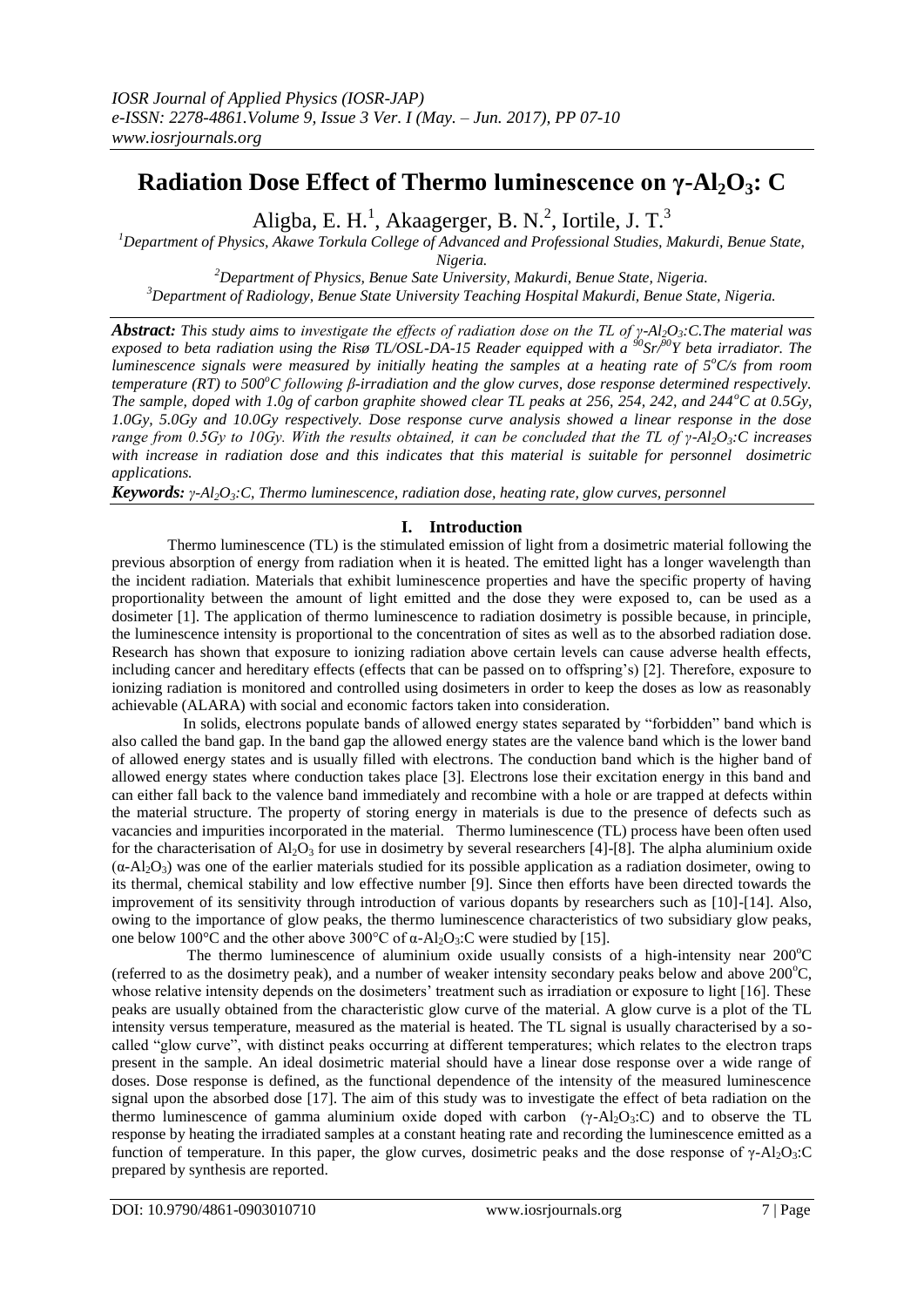## **II. Experimental Procedure**

The study was performed using 20g of 99% pure  $\gamma$ -Al<sub>2</sub>O<sub>3</sub> doped with 1.0g of carbon graphite. The TL measurements were performed using an automated Risø TL/OSL reader system (Risø TL/OSL DA-15) manufactured by Risø, Danish National Laboratory and installed at the Centre for Energy Research and Training (CERT) Ahmadu Bello University, Zaria. The reader is equipped with an internal beta source ( $90\text{Sr}/90\text{Y}$ ) of 1.48 GBq, which is used to irradiate the samples at an absorbed dose rate of 0.083Gy/s at the sample position. To detect the light from the stimulated sample, the reader contains a light detection system, which includes a PM tube and light filters. The PM-tube is an EMI 9235QA PMT that has a maximum detection with bialkali photocathode (Thorn-EMI 9235QA). The samples were placed in a sample disc and loaded into the automated Risø TL/OSL reader system and irradiated with the beta  $(^{90}Sr)^{90}Y$ ) source. The sample was exposed to 0.5Gy, 1.0Gy, 5.0Gy and 10.0Gy of beta irradiation at room temperature using a  $^{90}Sr/ ^{90}Y$  source at the dose rate of 0.083Gy/s. The TL glow curves were obtained by initially heating the sample at a heating rate of  $5^{\circ}$ C/s from room temperature (RT) to 500°C following β-irradiation. Blue filters in combination with heat absorbing filters were used to separate the thermal background signal arising from the heating element and sample during heating to high temperatures. This luminescence was detected using a bialkali PM tube. The radiation dose response of the TL signal from  $\gamma$ -Al <sub>2</sub>O<sub>3</sub>:C was obtained by irradiating the sample with radiation doses ranging from 0.5Gy to 10Gy and preheating to 500 $^{\circ}$ C at a heating rate of 5 $^{\circ}$ C/s. The sequence was repeated 6 times at successive doses. The TL signal intensity was then plotted against the radiation dose and the dose responses for the sample obtained.

### **III. Results And Discussion**

#### **TL glow curve**

Fig. 1 to 4 show the thermo luminescence glow curves for  $\gamma$ -Al<sub>2</sub>O<sub>3</sub>:C irradiated with (<sup>90</sup>Sr<sup>90</sup>Y) beta dose from 0.5Gy to 10Gy and measured at  $5^{\circ}$ C/s. The sample shows simple glow curves with few peaks. The TL glow curves of the material irradiated at 0.5Gy and 1.0Gy presents peaks at  $256^{\circ}$ C and  $254^{\circ}$ C each (Fig. 1 and 2) while those irradiated with 5.0Gy and 10.0Gy present two dosimetric peaks at 242°C and 244°C and one subsidiary peak at  $331^{\circ}$ C and  $335^{\circ}$ C respectively as shown in Fig. 3 and 4. The peaks at low temperature are due to shallow traps, which require only a small amount of energy to release their trapped electrons; those at high temperature are due to deep traps [18]. The result shows that the main dosimetric peak appears at about  $200^{\circ}$ C and application of the material in personnel dosimetry is based on the dosimetry peak only.



**Figure. 1.** Thermo luminescence glow curve measured from  $\gamma$ -Al<sub>2</sub>O<sub>3</sub>:C at 5<sup>o</sup>C/s from room temperature to 500<sup>o</sup>C following β-irradiation of 0.5Gy

Normally, traps which give rise to glow peaks lower than  $200^{\circ}$ C are not useful for dosimetry as electrons can be drained from this traps over a prolonged time even at environmental temperatures. The sample exhibited curves at 256, 254, 242, and  $244^{\circ}$ C at 0.5Gy, 1.0Gy, 5.0Gy and 10.0Gy respectively (Fig.1-4).



**Figure.2.** Thermoluminescence glow curve measured from  $\gamma$ -Al<sub>2</sub>O<sub>3</sub>:C at  $5^{\circ}$ C/s from room temperature to  $500^{\circ}$ C following β-irradiation of 1.0Gy.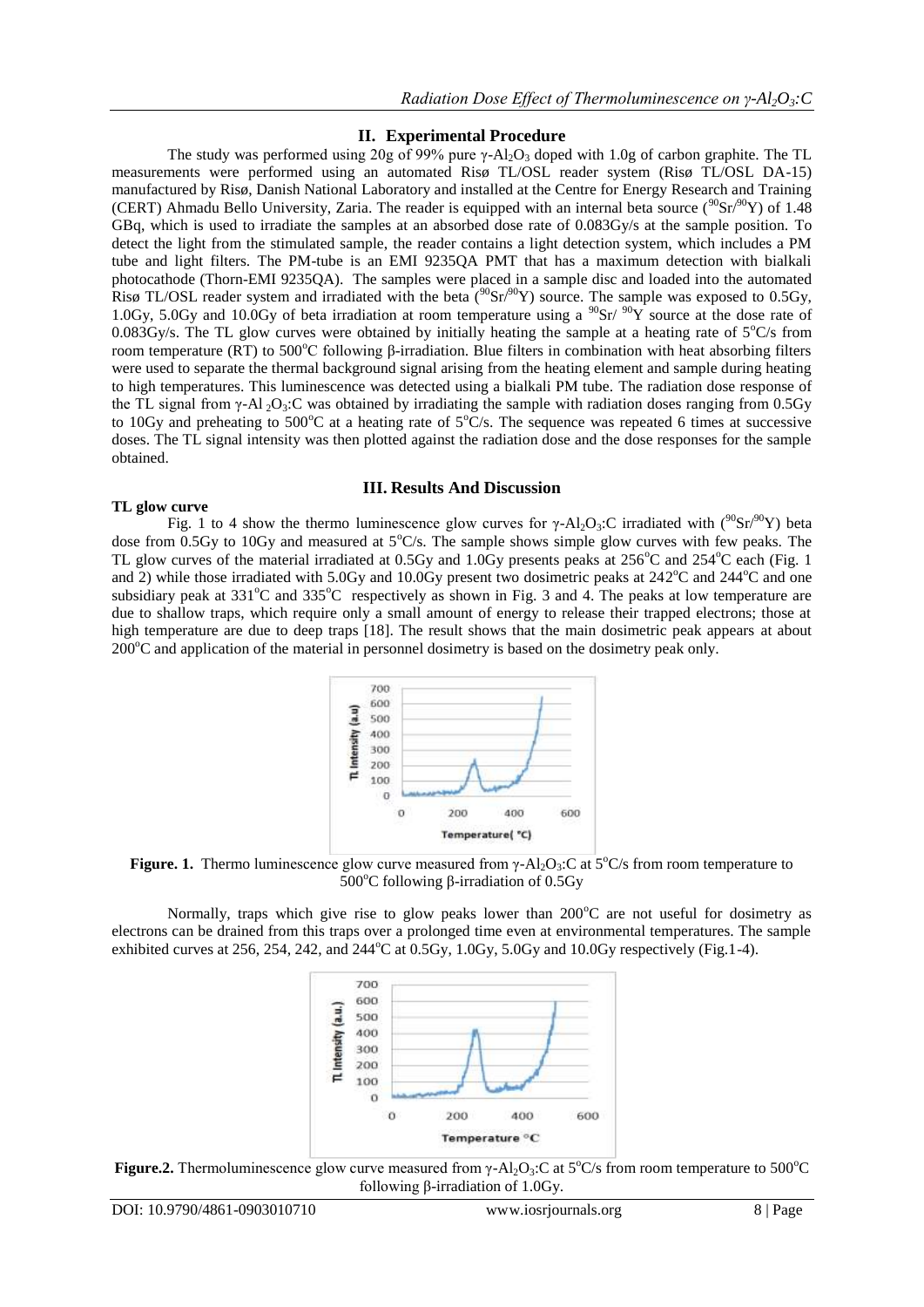According to our findings, the sample irradiated with the highest dose value of 10.0Gy had the highest intensity. The shapes of the glow curves obtained are similar to that presented in other research works [19]. The TL of the material increased with increase in dose.



**Figure 3.** Thermo luminescence glow curve measured from  $\gamma$ -Al<sub>2</sub>O<sub>3</sub>:C at 5<sup>o</sup>C/s from room temperature to 500<sup>o</sup>C following β-irradiation of 5Gy.



**Figure 4.** A thermo luminescence glow curve measured from  $\gamma$ -Al<sub>2</sub>O<sub>3</sub>:C at 5<sup>o</sup>C/s from room temperature to 500 $^{\circ}$ C following β-irradiation of 10Gy.

## **Dose response**

The TL dose response was obtained by plotting the TL intensity versus dose and the data was fit to a straight line using a standard linear regression. The dose response curves present a linear response with the equation

 $y = a + bx$ 

Where y is the total photon counts and x is the delivered radiation dose (Gy), a is the intercept and b is the slope.



**Figure5.** Dose Response curve for the TL signal of  $\gamma$ -Al<sub>2</sub>O<sub>3</sub>:C irradiated from 0.5Gy to 10Gy

Fig.5. shows the change in luminescence intensity with irradiation (the dose response), for γ-Al<sub>2</sub>O<sub>3</sub>, doped with 1.0g of carbon graphite. A correlation coefficient (R) of 0.9950 and a coefficient of determination  $(R<sup>2</sup>)$  of 0.9900 was obtained from the investigation. This indicates that the response is linear over the range of doses investigated and the data is closest to the line of best fit by 99% for the sample.